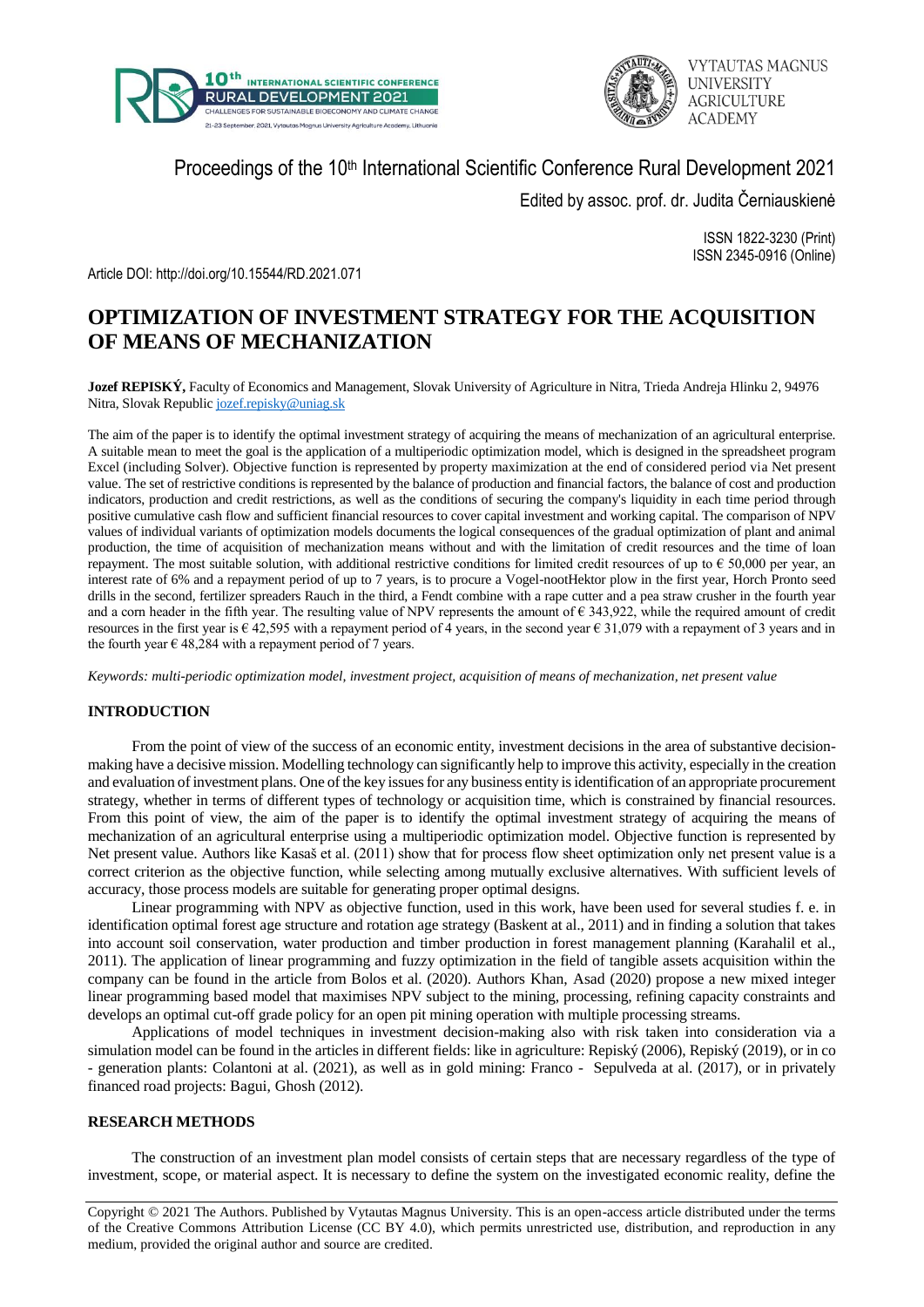elements of the system and their links, perform the construction of the model and its quantification, select a suitable method of solution, interpret and analyse the obtained solutions and then use them in the implementation phase.

The most important parts of the construction and quantification of the model are the definition of variables (decisionmaking, exogenous, strategic, limiting, etc.) and the estimation of production and project costs. The model itself consists of the following parts: cost estimation: capital, variable, fixed, working capital, estimation of production, depreciation, financing of the investment, loan, repayment calendar, projected profit and loss statement, cash flow statement and balance sheet statement.

The presented multi-period optimization model simulating a ten-year period of an agricultural business entity is created in an Excel spreadsheet. It enables the optimization of the production structure, the optimization of the time of acquisition of mechanization means, as well as the optimal financing of the investment. The strategic goal is represented by the objective function of maximizing the assets of the business entity in the form of the indicator net present value (NPV) for the life of the investment.

$$
NPV = \sum_{t=0}^{n} CF_t \frac{1}{(1+i)^t} - I_0 \tag{1}
$$

where: NPV – Net Present Value,

 $CF_t - Cash Flow from investment in each year of its lifespan t,$ 

I – discount rate (in  $\frac{6}{7}$  / 100),

N – lifetime of the investment,

I<sup>0</sup> – initial capital expenditure.

This method is described in detail e.g. by Northcott (1992), Lumby (1996), Xu (2015), Hopkinson (2016). Authors like Žižlavský (2014) investigate pros and cons of net present value and discusses methods able to deal with NPV weaknesses. The suitability of the NPV method in investment decisions is also documented in Marchioni (2018). The analysis based on the sensitivity analysis, confirms that the reliability of metrics, that is a function of the vector of value factors, depends on its compatibility with the NPV. Similarly, Nuryanah (2017) documents that it is appropriate to use a discounted cash flow valuation model using an optimization approach as a business model for measuring the value of companies to achieve Good Corporate Governance.

Investment projects with a positive net present value are acceptable to the company, because the amount of cash expenditures over the life of the established investment must ensure payment of funds spent, ensure the required rate of return, expressed at a discount rate, and should increase cash flow and thus contribute to market growth of the company values. NPV is the only technique by which we obtain a decision leading to the maximization of the owner's assets.

### **RESEARCH RESULTS**

The model solution of the investment plan for the acquisition of mechanization means enables changes in decisions in the areas of:

- structure and scope of production,
- obtaining of investment funds (time and material aspect),
- financing of investment,
- loan policy,
- depreciation policy.

Decision variables of the model are:

| $h^t$ , $X_k^t$        |                                            | $t = 1, 2, , n$                                                          |  |  |
|------------------------|--------------------------------------------|--------------------------------------------------------------------------|--|--|
|                        | $\boldsymbol{n}$                           | investment lifetime                                                      |  |  |
|                        | $h \in N_I$                                | a set of plant production branches sowing crops harvested on owned land  |  |  |
|                        | $k \in N_2$                                | a set of plant production branches sowing crops harvested on rented land |  |  |
| $v^{t}$                | required number of pig litters over time t |                                                                          |  |  |
| $m_{s}^{t}$            | $s \in N_3$                                | a set of purchased mechanical tools                                      |  |  |
| $O_{r,s}$ <sup>t</sup> | $r \in N_4$                                | a set of depreciation ways of purchased mechanical tools                 |  |  |
| $f_{p,s}^{\t t}$       | $p \in N_5$                                | a set of ways of financing investment                                    |  |  |
| $u_q^t$                | $q \in N_6$                                | a set of ways of loan repayment                                          |  |  |
|                        |                                            |                                                                          |  |  |

Due to placement reasons, the mathematical formulation of the model will not be published in the paper, more emphasis will be placed on the factual side of the problem. The mathematical formulation of a similar model focused on vineyard planting is given in the article of Repiský (2019) The model solution is based on the construction of a multi-period balance model consisting of consecutive tables through which it is closer to the understanding of managers with economic education.

 **Basic characteristics of company – planting and animal production.** It provides basic information on the production activities of the company, which manages an area of 1,500 ha with the possibility of renting additional arable land. Crop production is focused on the cultivation of winter wheat, corn for grain, oilseed rape and peas. Animal production is focused on pig breeding. The user has the option of choosing the structure and scope of crop production, the amount of leased arable land, the amount of rent as well as the extent of pig breeding and some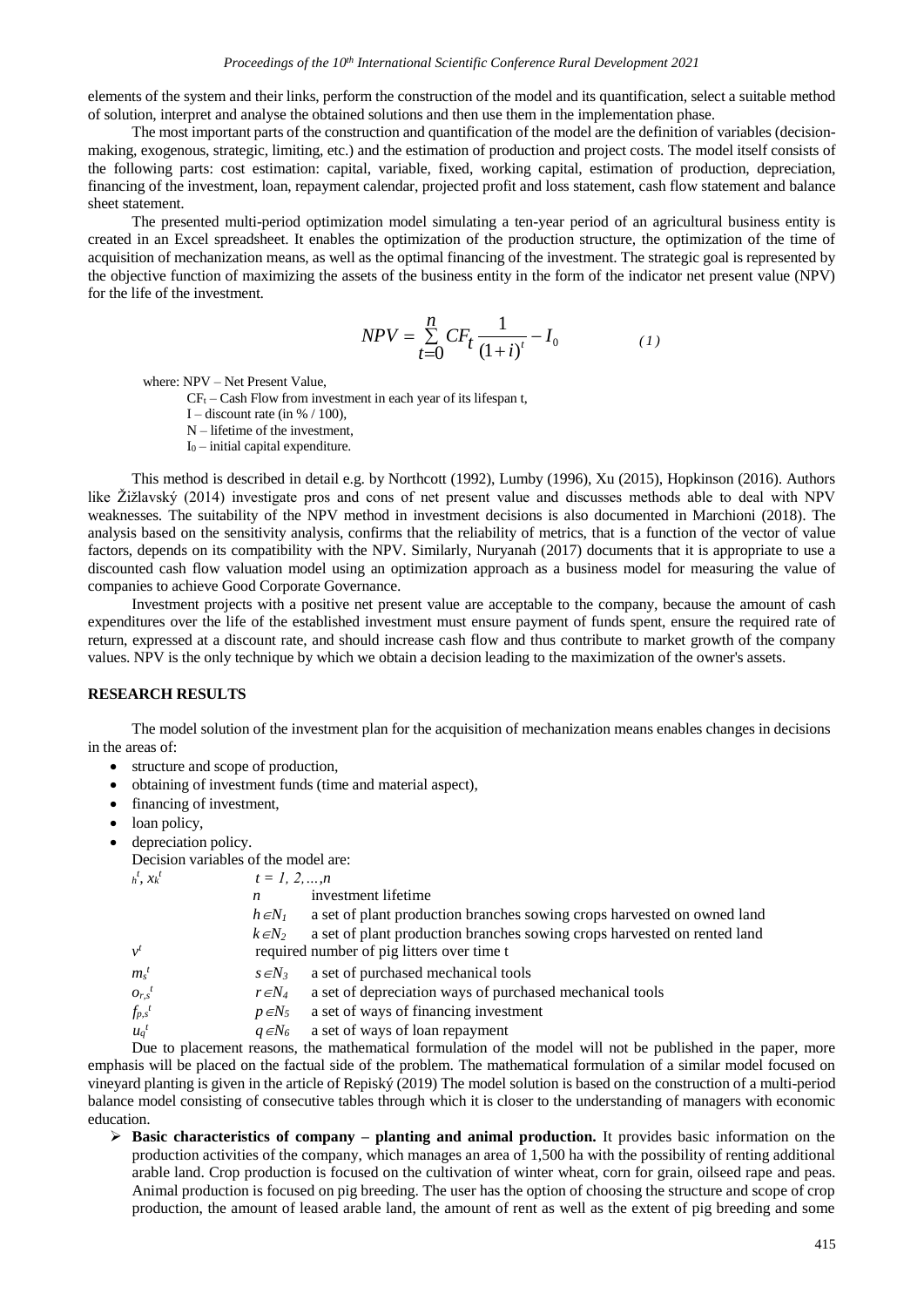data on herd turnover (number of piglets born per litter, mortality rate, culling rate, number of sows purchased, etc.), on the basis of which the herd turnover is calculated.

- **Sales of plant and animal production.** Potential production sales are calculated using estimated yields per hectare, the number of weaners sold and fattening pigs and the input prices of individual commodities entered. The contracting authority decides how much production will take place in the given year and how much will be left in the form of stocks for the next period.
- **Main characteristics of company - mechanization.** It provides information on the state of mechanization means in the company. Based on its production and financial strategy, the user can choose which mechanization means to procure in a certain period of time, or which work to perform in the form of services and to what extent. The possibilities of different strategies for soil preparation and harvesting work, as well as different combination options of investment decisions in terms of price and performance of individual machines are listed in Table 1.

| Obtaining of mechanization tools                       |                     |                          |                | Years                   |                   |                |  |
|--------------------------------------------------------|---------------------|--------------------------|----------------|-------------------------|-------------------|----------------|--|
| A) Mechanization tools for soil preparation and sowing |                     |                          |                | 2.                      | $\mathcal{F}$     | 4.             |  |
| Soil preparation and sowing with plowing               | Price in $\epsilon$ | Yields<br>in $ha.h^{-1}$ | Own<br>machine | Own<br>machine          | $Qw$ n<br>machine | Own<br>machine |  |
| Plow Vogel-nootHektor 1000 6 blade                     | 39 000,00           | 1,20                     | V              | n                       | n                 | $\mathbf n$    |  |
| Seeder HORSCH Pronto 6 DC                              | 83 000,00           | 6,50                     | V              | n                       | n                 | n              |  |
| Soil preparation and sowing without plowing            |                     |                          |                |                         |                   |                |  |
| Cultivator HORSCH - Tiger 3 MT                         | 44 000,00           | 2,80                     | n              | n                       | $\mathbf n$       | $\mathbf n$    |  |
| Seeder HORSCH Pronto 6 DC                              | 83 000,00           | 7,50                     | $\mathbf n$    | n                       | n                 | $\mathbf n$    |  |
| Preparation at the same time as sowing                 |                     |                          |                |                         |                   |                |  |
| Seeder HORSCH - Focus 6 TD                             | 95 000,00           | 5,20                     | $\mathbf n$    | n                       | n                 | n              |  |
| Fertilizer spreader Rauch                              | 17 000,00           | 10.00                    | $\mathbf n$    | $\overline{\mathbf{V}}$ | $\mathbf n$       | $\mathbf n$    |  |
| B) Mechanization means for harvesting                  |                     |                          |                |                         |                   |                |  |
| Combine Fendt                                          | 152 000,00          | 25,00                    | $\mathbf n$    | n                       | $\mathbf n$       | V              |  |
| 6 line adaptor for maize                               | 46 000,00           | 25,00                    | $\mathbf n$    | n                       | n                 |                |  |
| Adaptor for rape harvesting                            | 7 000,00            | 25,00                    | n              | n                       | n                 | V              |  |
| Pea straw crusher                                      | 8 000,00            | 25,00                    | $\mathbf n$    | n                       | n                 |                |  |

Table 1. Mechanization tools

- $\triangleright$  **Overview of the costs of company.** It contains an overview of capital and total operating costs of the company (variable and fixed).
- $\triangleright$  **Depreciation.** It informs about the annual amount of depreciation of individual types of assets, while it is possible to individually determine the method of depreciation (even or accelerated) and the depreciation period, in accordance with the law.
- **Loan, loan repayment.** The table calculates the total cost of the investment plan over time. The user decides on the financial coverage through a loan, or newly invested equity or retained earnings from the previous period. The user has the option to choose the amount of the interest rate, the length of the loan deferral period and the form of loan repayment with the same amount of loan repayment or the same amount of total payment.
- **Projected statement of profits and losses.** This statement is used to calculate the economic result, which is decisive for tax purposes.
- **Projected cash flow statement.** Information on the net cash flow in individual periods serves as a basis for deciding on the financial coverage of the project in individual time periods and, using the NPV indicator, quantifies the return on equity of the business entity.
- **Projected balance sheet.**

# **Optimization of the structure of plant and animal production**

The basic balance variant is based on the assumption of growing winter wheat on 500 ha, maize on grain 300 ha, oilseed rape 400 ha and peas sown on 300 ha on own land and on leased land of 30 ha of each already mentioned commodity. This variant also includes animal production focused on pig breeding, while the number of litters made is the same in all years, amounting to 60 litters. The investment project itself envisages the procurement of all mechanization means needed for soil preparation, except for the purchase of no-till technology. This particular company does not consider the use of no-till technology in the given conditions.

The scenario of the investment project - in the first year to buy a six-blade plow Vogel - not Hektor 1000 and a seed drill Horsch - Pronto 6 DC, in the second a Rauch industrial fertilizer spreader, in the fourth a Fendt combine with all adapters, can be assessed as attractive based on NPV 185 760  $\epsilon$ . The conditions for financial coverage of the investment and the positive value of the cumulative cash flow in each time period are also met. The amount of credit resources in the first year is  $\epsilon$  125,595 and in the fourth year  $\epsilon$  135,329 to provide mechanization for the initial variant. The terms of the loan are repayments with the same annuity, the interest rate is 6% and the repayment period is 4 years.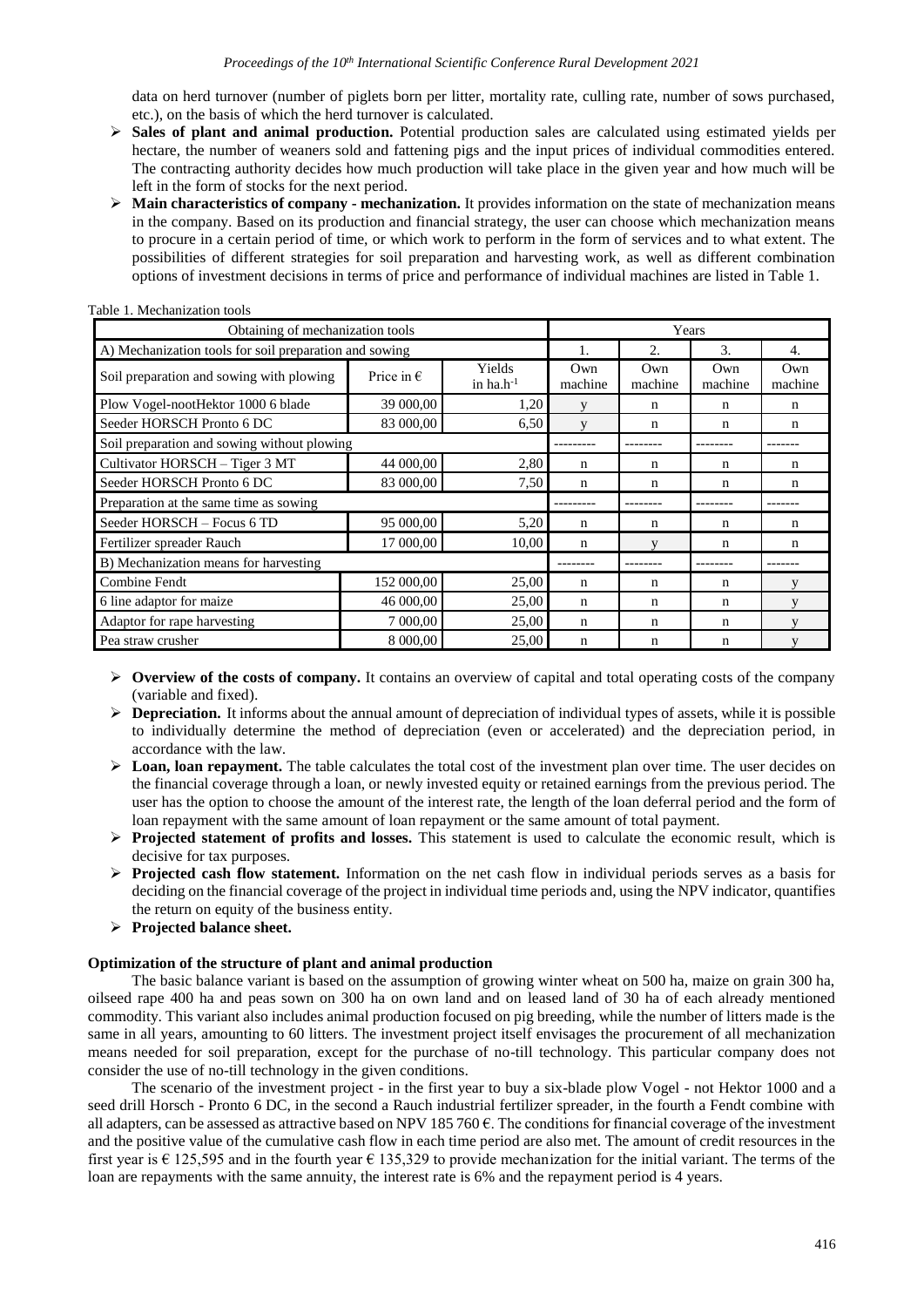When adjusting to the optimization model, which aims to optimize the structure of crop production, in addition to the balance sheet conditions, the conditions for securing sources of investment coverage as well as working capital in individual years and conditions for the positive value of cumulative cash flow in each time period were added. In terms of gross profit per hectare, it is most worthwhile to grow oilseed rape and winter wheat. The conditions of the sowing process, the demand for specific production, as well as the reduction of risk through the diversification of crop production are respected across the minimum and maximum limits of representation of individual commodities.

The resulting solution, obtained by optimization (winter wheat on 750 ha, corn 250 ha, oilseed rape 400 ha and peas on 150 ha on own land) requires the same loan in the first year as in the basic balance sheet model, but the loan from the fourth year was reduced to  $\epsilon$  74,879. The NPV criterion value is  $\epsilon$  324,546, which represents an increase of  $\epsilon$  138,786 over the original model. If a restrictive condition for livestock production in pigs is included in a maximum of 80 litters and a minimum of 20 litters, the resulting solution results in a minimum of 20 litters with a corresponding turnover of 14 sows, 147 weaners and 91 fattening pigs. The NPV rose to  $\epsilon$  365,444 and the need for credit resources fell to  $\epsilon$  55,111 in the fourth year.

### **Optimal time of acquisition of mechanization tools and optimal loan repayment period**

Mechanization security is one of the key prerequisites for the smooth operation of a business entity in agriculture. The aim of optimization is to identify the way of securing mechanization work - own machines or services, as well as the time of procurement of own machines.

The result of the optimization for the given input parameters is a clear preference for securing mechanization work with our own technology from the first year by purchasing a Vogel plow, a Horsch seed drill, a Rauch industrial fertilizer spreader, as well as a Fendt combine with all adapters. While maintaining the optimal structure of plant and animal production, the NPV will increase to  $\epsilon$  399,795 with the amount of credit resources in the first year  $\epsilon$  355,595. If the input values change, this can affect the optimal solutions. E.g. if the harvest of maize performed in the form of services would cost less than 70  $\epsilon$ . ha-1, then it is not worth buying an adapter for maize harvesting and the optimal solution in terms of NPV value is to realize the harvesting of maize through services, while increasing the NPV value.

In the case of other additional restrictive conditions relating to limited credit resources of a maximum of  $\epsilon$  50,000 each year, the resulting value of the NPV is  $\epsilon$  340,879, t. j. a decrease compared to the previous solution by  $\epsilon$  58,916. The optimal time of purchase of mechanization means as well as the amount of the loan in the respective year is shown in Table 2. The purchase of machines in the third and fifth year is completely covered from the newly created net income from previous years.

| Year | Mechanization                                                  | Loan              |
|------|----------------------------------------------------------------|-------------------|
|      | 6 blade plow Vogel-nootHektor 1000                             | 42595€            |
|      | seeder Horch Pronto 6 DC                                       | 31 079 $\epsilon$ |
|      | Fertilizer spreader Rauch                                      | $0 \in$           |
| 4    | combine Fendt adaptor for rape harvesting<br>pea straw crusher | 42969€            |
|      | adaptor for maize harvesting                                   |                   |

#### Table 2. Acquisition of mechanization and loan

The implementation of the optimal loan repayment period is based on the results of the Optimization of mechanized security option with a limited loan amount, while the loan conditions are the same as in previous variants, namely repayments with the same annuity, interest rate 6% and repayment period 4 years. Only the condition of the repayment period of a maximum of 7 years will change. The result of the optimization is that the loan amount in the first two years is the same as in the previous variant, but in the fourth it will increase to  $\epsilon$  48,284. The loan from the first year is to be repaid over 4 years, from the second 3 years and from the fourth 7 years. While maintaining the level of interest rates, the value of NPV will increase to  $\epsilon$  343,922.

# **CONCLUSION AND DISCUSION**

The results obtained using the optimization model document the suitability of its use in investment decisions. The purpose function is represented by maximizing assets at the end of the considered period and is in line with the goal of the company's investment policy by creating and implementing investment projects that contribute to growth of the company's market value in the form of net present value. The set of restrictive conditions is represented by the balance of production and financial factors, the balance of cost and production indicators, production and credit restrictions, as well as the conditions of securing the company's liquidity in each time period through positive cumulative cash flow and sufficient financial resources to cover capital investment and working capital. The restrictive conditions respect the economic rules of management of the business entity. The comparison of NPV values documents the logical consequences of individual variants of optimization models and enables the decision-maker to make a decision in accordance with its economic possibilities.

Optimization can be applied in an analogous way in other cases, such as. when identifying the methods of loan repayment (with the same loan repayment or with the same annuity), forms of depreciation (even or accelerated), etc. The created multi-period optimization model represents a suitable support tool for technical, economic, institutional, social